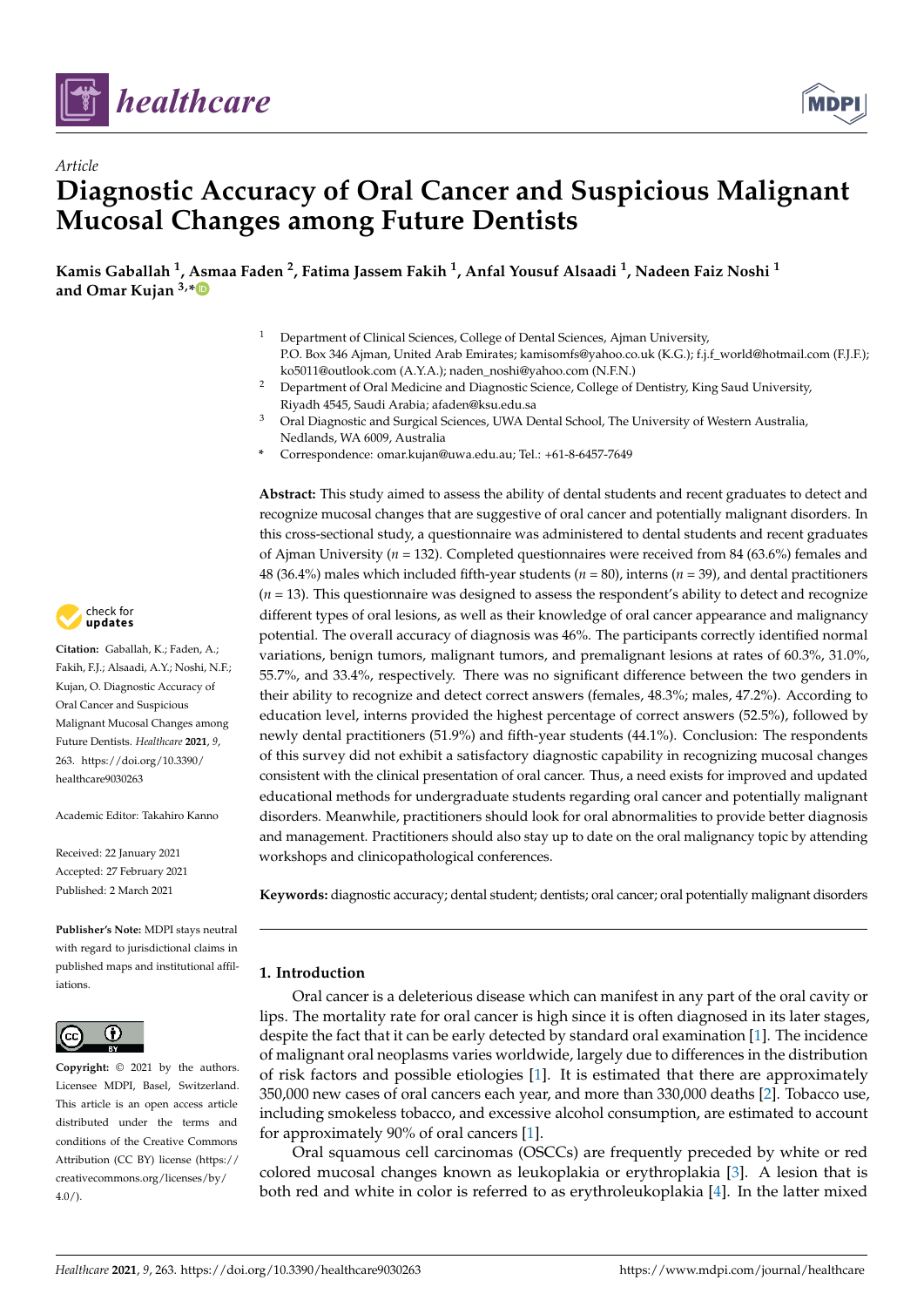lesion, there is an increased risk of invasive carcinoma cells being present, leading to their classification as "potentially malignant disorders" [3]. The majority of leukoplakias will not proceed to cancer. However, their potential for malignant transformation is well documented [4]. Meanwhile, erythroplakias will show evidence of high-grade epithelial dysplasia, carcinoma in situ, or invasive SCC. Some OSCCs may manifest as ulcers with or without adjacent white or red mucosal changes. When invasion occurs, mucosa exhibits an increasingly irregular, granular, and ulcerated appearance. Continued growth leads to an exophytic or endophytic mass with a raised, rolled border [1,4].

Dental practitioners play a significant role in diagnosing oral cancer compared with family physicians since a conventional oral examination can efficiently detect oral cancer [5,6]. Therefore, it is important that dental practitioners examine all of their patients. In particular, patients at high risk for oral cancer should be thoroughly examined. All dental students should also be familiar with and aware of the early signs of oral cancer. If potentially malignant disorders are documented in their earliest stages, malignant changes can possibly be prevented, and the success rates for therapy will be higher [7]. In addition to a better prognosis, early detection of oral cancer will have a lower cost of treatment than that for advanced stages of oral cancer. Furthermore, multiple studies have shown that early diagnosis of small localized lesions is associated with a survival rate of 70–90% [8–11].

Clinicians should recognize that any lesion exhibiting similarities to ulcers, including red or white plaques, which remains in the mouth for more than two weeks, may be an indication of malignancy [12]. However, dental professionals do not always examine the mouth properly, and a large number of cases are not discovered. This can be due to the dentist's poor practice, non-specific clinical appearance of the lesions, lack of oral cancer knowledge, and/or delays in referrals and treatment. In addition, some professionals take a biopsy from an incorrect spot, which leads to a wrong diagnosis and a delay in confirming disease [13,14]. When a general dentist performs oral cavity screening, it should also include a thorough medical/dental history and physical examination [15].

In the present study, the aim was to assess the diagnostic accuracy of future dental practitioners when presented with mucosal changes suggestive of oral cancer and potentially malignant disorders in a survey-based questionnaire. An early diagnosis of oral cancer can minimize disease mortality, improve patient quality of life, and prevent complications and disfigurement [16]. Thus, it is essential for dental practitioners to be able to detect and recognize different types of oral lesions.

## **2. Materials and Methods**

For this study, a cross-sectional questionnaire-based survey was conducted at the College of Dentistry, Ajman University (AU). This study received ethical approval from the Research Ethics Committee (REC) of AU (Ref: D-F-H-19-03-04), and all participants completed an informed consent prior to participation. The questionnaire forms were electronically distributed to fifth-year students, interns, and recently graduated General Dental Practitioners (GDPs) who had completed their internship within the previous three years. The questionnaire included 32 case scenarios of patient and lesion histories accompanied by high resolution images of a broad range of representative oral lesions (Figure 1). The cases included in the questionnaire were selected by a panel of oral medicine specialists to represent the following categories: (1) normal variation of anatomy of the oral cavity, (2) benign oral mucosal lesions, (3) oral potentially malignant disorders (OPMDs), and (4) oral malignancies. For each case, the participants were requested to make a provisional diagnosis of the case based on evaluating the provided history and clinical photograph and to determine the potential of malignancy by choosing one of the following options: (a) Unlikely, (b) Likely, (c) Definitive potentially malignant, (d) Frank malignant.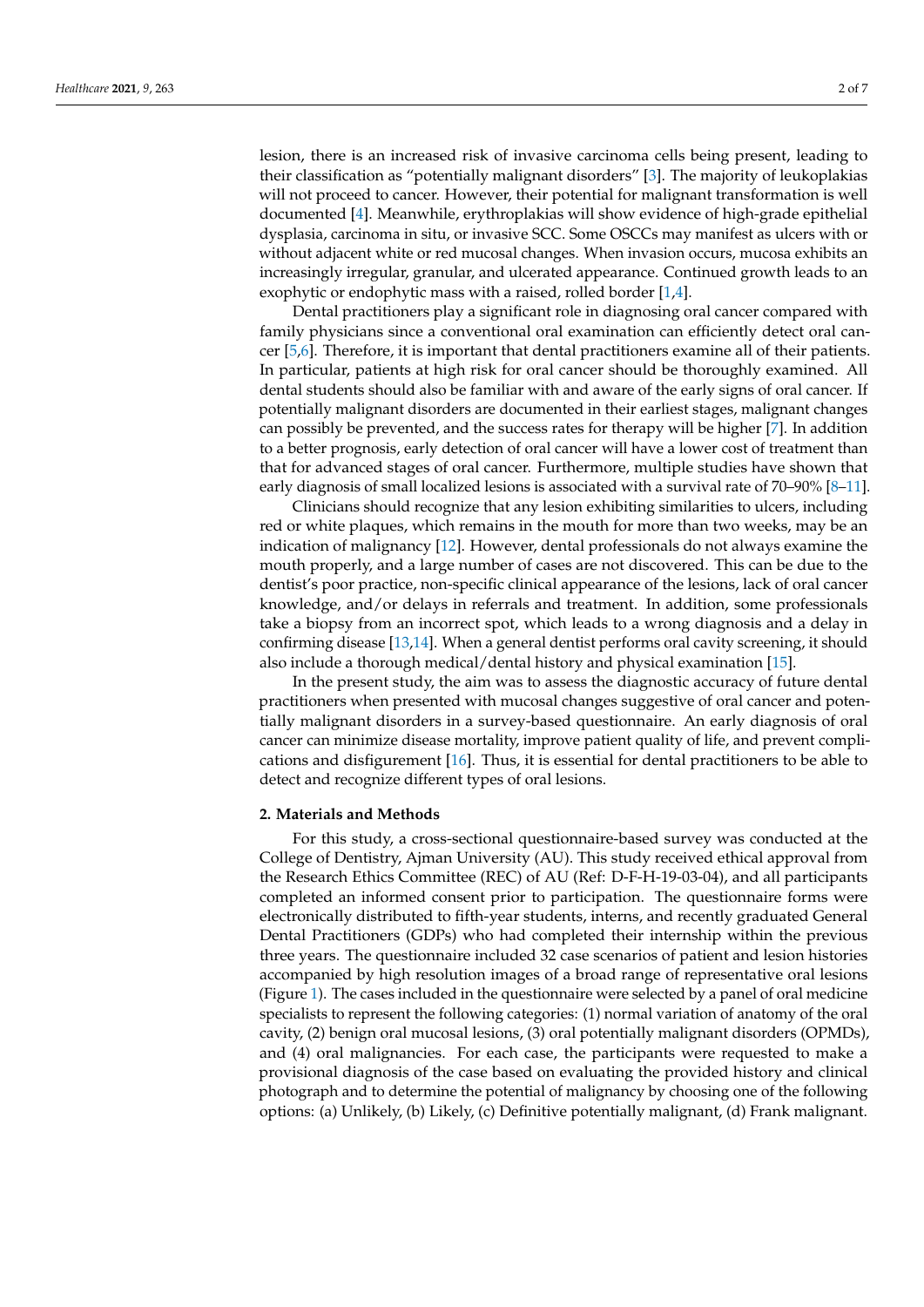

**Case scenario:** 46 years old a site engineer from Portugal how moved to UAE last year, presented with a firm growing mass on the right lower lip of 4 months duration. The neck examination revealed 6mm palpable lymph nodes.

What is the provisional diagnosis?

What is the potential that is malignant?

- $\Box$  Unlikely
- $\Box$  Likely
- $\Box$  Definitive potentially malignant
- $\Box$  Frank malignant

**Figure 1.** A case scenario representative of malignancy arising on the lower lip.

Based on these responses, the respondent's ability to diagnose oral lesions of varying malignant potential and their knowledge of oral cancer appearance were assessed. Each participant was also asked to provide demographic data (gender, and level of education). Given that the current study was not designed as an in vivo diagnostic test accuracy study, we used appropriately some elements of the Standard for Reporting Diagnostic Accuracy (STARD) tool.

Data were entered and analyzed in IBM SPSS 22 (IBM Corp, Armonk, New York, NY, USA). Mean (%), valid mean (%) for different criteria and tests (e.g., normality test), hypothesis test summary, independent-sample test summary, and Mann-Whitney U-test summary data were compared. The difference in the knowledge score test was assessed using a cluster-adjusted analysis by considering the intra-class correlation coefficient.

The study has followed a convenience sampling method as the investigators invited all eligible subjects (total number = 211) in the institute to participate in the study.

### **3. Results**

## *3.1. Overall Results*

A total of 211 eligible participants were invited to respond to a survey-based questionnaire. These were divided as following: fifth-year dental students (*n* = 99), dental interns (*n* = 67), and general dentists (*n* = 45). Only 132 valid surveys were returned, resulting in a response rate of 62.5%. Among these 132 respondents, 84 (63.6%) were female and 48 (36.4%) were male. The respondents included fifth-year dental students (*n* = 80), dental interns  $(n = 39)$ , and GDPs  $(n = 13)$ .

The overall mean rate of correct answers was 46%. According to the four categories of cases included in the questionnaire (normal variation, benign lesions, malignant tumor, and OPMDs), the percentage of correct answers was 60.3%, 31.0%, 55.7%, and 33.4%, respectively.

#### *3.2. Diagnostic Accuracy According to Gender*

When overall diagnostic accuracy was evaluated according to participants' gender, there was no statistically significant difference (females, 48.3%; males, 47.2%). When the percentage of correct answers for each of the four categories for male versus female respondents was analyzed, there were no significant differences (p, 0.231) (Table 1). However, it was observed that both male and female participants exhibited difficulty in identifying benign and premalignant lesions. For example, the rates of correct answers were <35% for these two categories compared with > 55% for normal variations and malignant tumor cases.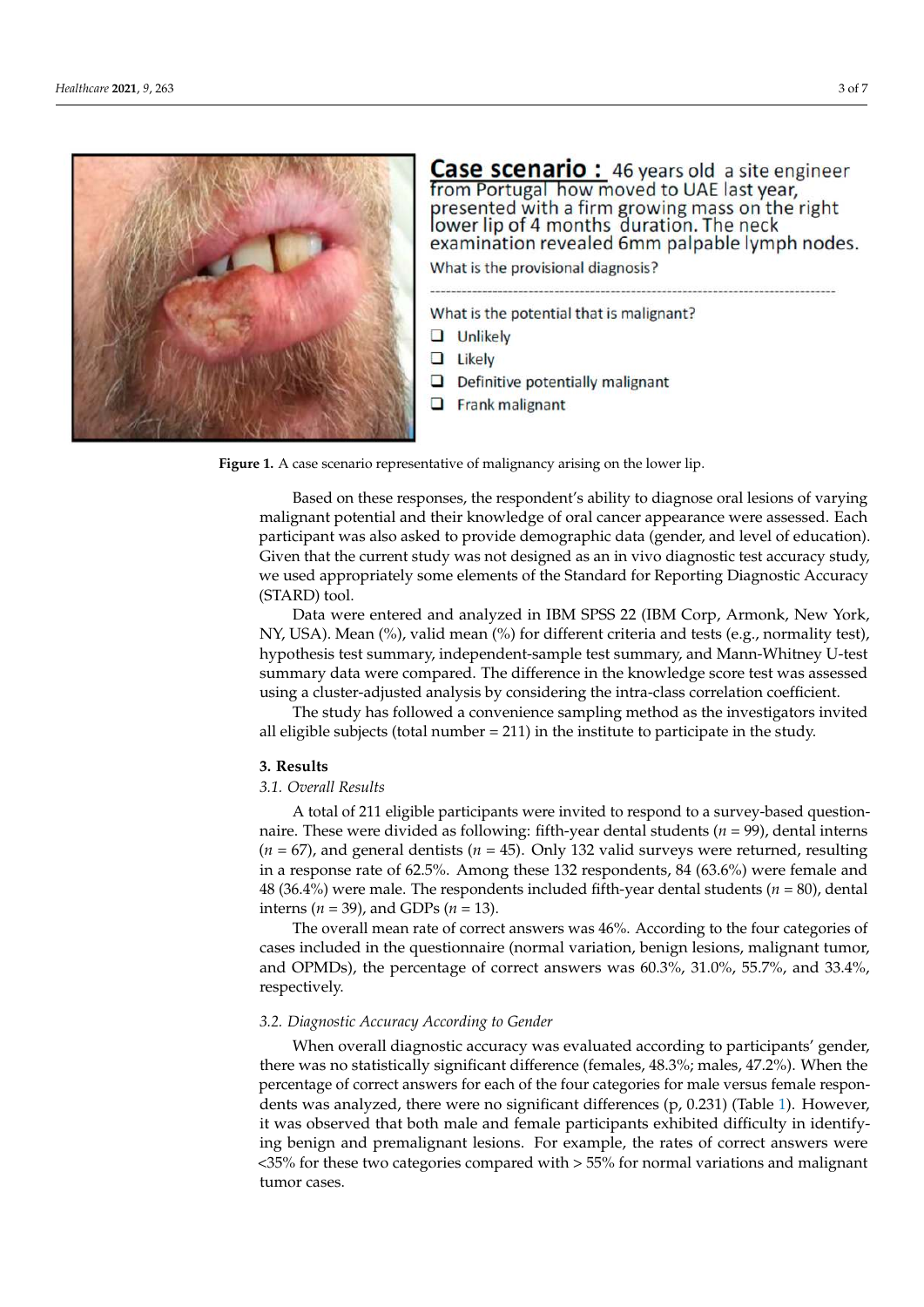| Female | Male  |
|--------|-------|
| 67.3%  | 66.4% |
| 32.3%  | 28.8% |
| 55.4%  | 58.7% |
| 34.5%  | 31.6% |
|        |       |

**Table 1.** Percentage of correct answers per category according to gender.

### *3.3. Diagnostic Accuracy According to Education Level*

When we compared diagnosis accuracy according to education level, the highest percentage of correct answers was achieved by the interns (52.5%), followed by the GDPs (51.9%) and fifth-year students (44.1%). Mann Whitney test showed that a statistical significant difference was found between two groups; interns and fifth-year students (p, 0.016). However, according to category (normal variation, benign tumor, malignant tumor, and premalignant lesion), the GDPs returned the highest percentage of correct answers for three out of the four categories (Table 2). Only for malignant tumor cases did interns have a higher percentage of correct answers.

**Table 2.** Percentage of correct answers per category according to education level.

| Level of<br>Education | Normal<br>Variation | <b>Benign Lesion</b> | Malignant<br><b>Tumor</b> | Oral Potentially<br><b>Malignant Disorder</b> |
|-----------------------|---------------------|----------------------|---------------------------|-----------------------------------------------|
| Fifth-year            | $63.25\%$           | 27.00%               | 49.75%                    | $32.24\%$                                     |
| Intern                | 71.72%              | $30.23\%$            | $68.21\%$                 | 34.73%                                        |
| GDPs                  | 75.00%              | 32.58%               | $64.62\%$                 | $35.00\%$                                     |

### *3.4. Knowledge Scores*

Knowledge scores were calculated for the three groups of respondents. They were: 30.78  $\pm$  7.16 for the fifth-year students, 34.23  $\pm$  5.5 for the interns, and 33.46  $\pm$  6.86 for the GDPs. For GDPs, an obvious range difference was also observed, while the range for the interns was less.

The mean knowledge scores for females versus males were  $32.08 \pm 6.18$  and  $32.04 \pm 7.9$ , respectively. For both male and female participants, the highest rates of correct answers were associated with normal variation of anatomy of the oral cavity cases, followed by malignant tumors, OPMDs, and benign lesions.

## **4. Discussion**

To improve the survival rate of patients with oral cancer malignancies, early detection and diagnosis of oral potentially malignant disorders is critical. An inability to recognize mucosal changes and lesions and the extent of their seriousness can lead to major health issues for patients, and in some cases, death. In this study, a 32-question validated questionnaire survey was used to assess whether a cohort of fifth-year dental students, interns, and GDPs were able to detect clinical features suggestive of oral malignancies.

The questionnaire responses did not significantly differ according to gender, consistent with previous results [17-19].

While the overall percentage of correct answers in the present study was  $46\%$ , consistent with previous studies that have sought the opinions and attitudes of dental students and professionals on their knowledge and practices on oral cancer [6,19,20], this result indicates that greater education and individual knowledge of oral cancer should be achieved and maintained. The unique design of our survey is that participants were asked to review a case history and representative clinical photographs to follow a real scenario of daily practice. Normal variations of anatomy of the oral cavity and malignant lesions were most often diagnosed correctly, followed by OPMDs and benign lesions. Greater recognition of malignant lesions is consistent with the more distinct features of these lesions. Conversely, the lowest percentage of accurate answers for benign lesions is consistent with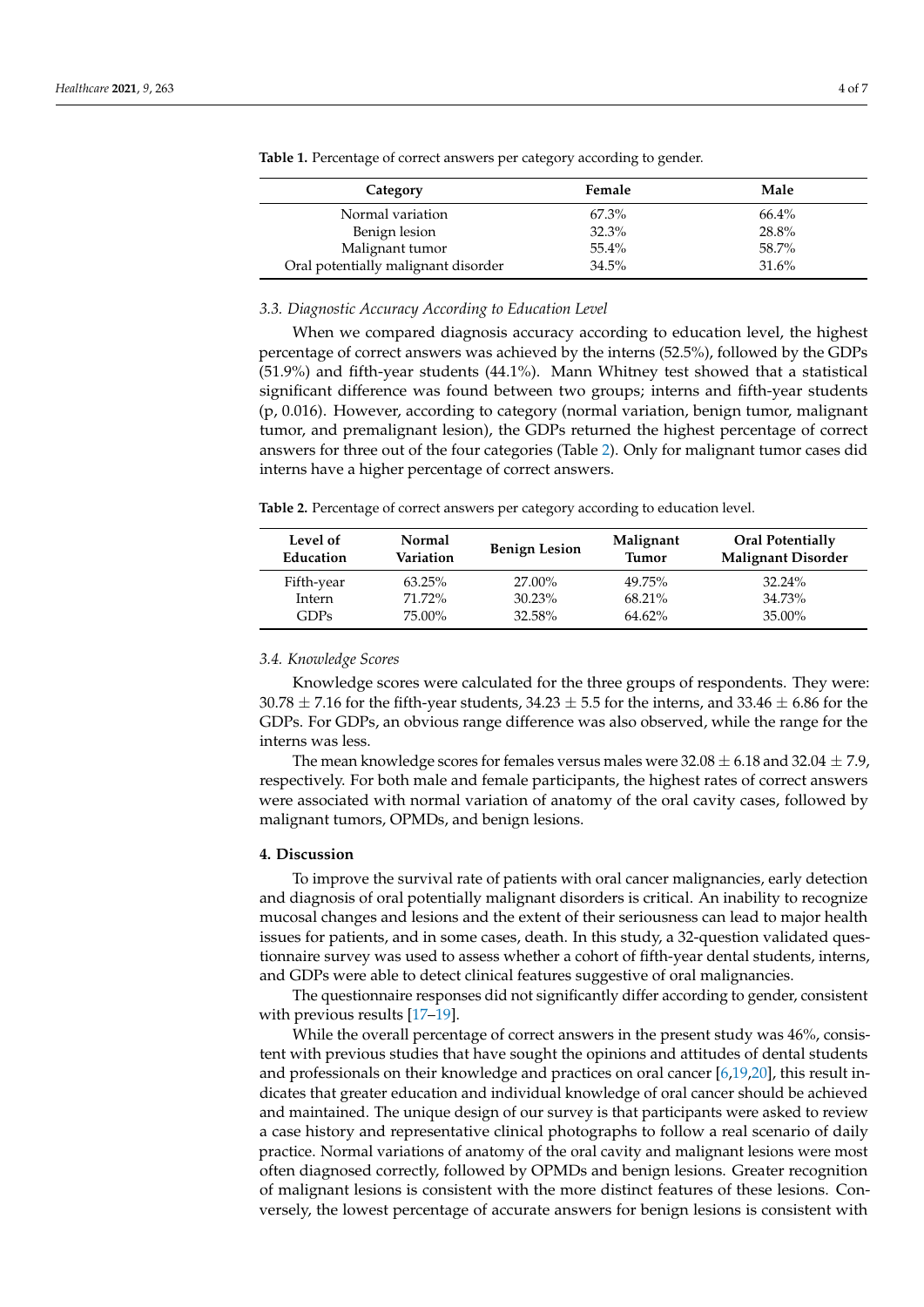their similarities to normal variations. Cases involving normal variations were correctly identified >50% of the time. The latter result may be due to the repetition of information during dental course and in different study modules.

Several studies evaluated the knowledge, views, and management regarding oral cancer of dental students and dentists in the United Kingdom [6,21,22], United States [19,23], Canada [24], Europe [25], Saudi Arabia [5,26], and UAE [27]. All of these studies came to the conclusion that knowledge regarding preventing and identifying oral cancer in the dental field needs to be improved. Our study findings have echoed that and presented a robust methodology to assess the intended learning outcomes of teaching oral cancer and OPMDs modules in a dental curriculum.

Regarding the level of education and related accuracy of diagnosis, a statistically significant difference in the mean knowledge scores between the interns and fifth-year students was observed (p 0.016), with the interns having a higher mean score (30.78  $\pm$  7.16 and  $34.23 \pm 5.5$ , respectively). The scores between the interns and GDPs were also very close (34.23  $\pm$  5.5 and 33.46  $\pm$  6.86, respectively). When we examined the percentage of correct diagnoses for the cases involving normal variations, benign lesions, malignant tumors, and OPMDs, we observed a similar pattern among the fifth-year students, interns, and GDPs. The percentage of correct diagnosis was highest for cases of normal variations, followed by cases of malignant tumors, OPMDs, and benign lesions. Furthermore, the GDPs had the highest percentage of correct answers in all of the categories except malignant tumors (which the interns had a higher score). Conversely, in all four categories of lesion identification, the fifth-year students had the lowest percentage of correct answers. Interestingly, students in their final year of dental study exhibited greater awareness and knowledge of oral cancer than those in their lower grades [28]. In another study that compared the knowledge of students at different levels, the mean knowledge score was found to positively correlate with greater years of education [20]. Characteristics of fifthyear students have been found to include greater concern for improving their hand skills during clinical work rather than for course requirements and focused attention on dental characteristics of the oral cavity rather than more extensive considerations of soft and hard tissues when checking for abnormalities [20]. Fifth-year students also have less experience than GDPs or interns since they have not been exposed to as many cases, and they do not have a lot of free time to attend lectures or campaigns outside of university obligations.

This study demonstrates that despite meeting the educational objectives of the dental course in the institute, translating the knowledge on oral cancer and OPMDs into effective diagnostic ability is still a challenge. Efforts to set a comprehensive and universal modules to learn the clinical skills of diagnosing mucosal changes suggestive of oral malignancy or premalignancy is a paramount to improve the training of oral oncology.

Despite the fact that the study has limitations due to the small sample size and being conducted in one geographic region, the relevance of the present results is of great note in the Middle East where the incidence of oral cancer is increasing [29,30]. Another limitation lies in the use of photographs where participants can't palpate the lesions. However, we provided a case scenario outlining the major risk factors and lesion characteristics to simulate the clinical environment.

## **5. Conclusions**

In conclusion, the responses highlight difficulties in discovering and identifying different types of lesions in oral mucosa by the future dentists. Therefore, reinforcement of clinical skills for current and upcoming dental professionals for the detection of high-risk patients and etiological factors causing oral cancer are greatly needed. For students, oral cancer inspection and management guidelines need to be reinforced. Increased emphasis in teaching curriculum on different types of pathological oral lesions would also help, as well as examinations of clinical oral cases. Further consideration of the continuous professional development courses regarding oral cancer and OPMDs should be undertaken to improve the diagnostic skills of practicing dentists.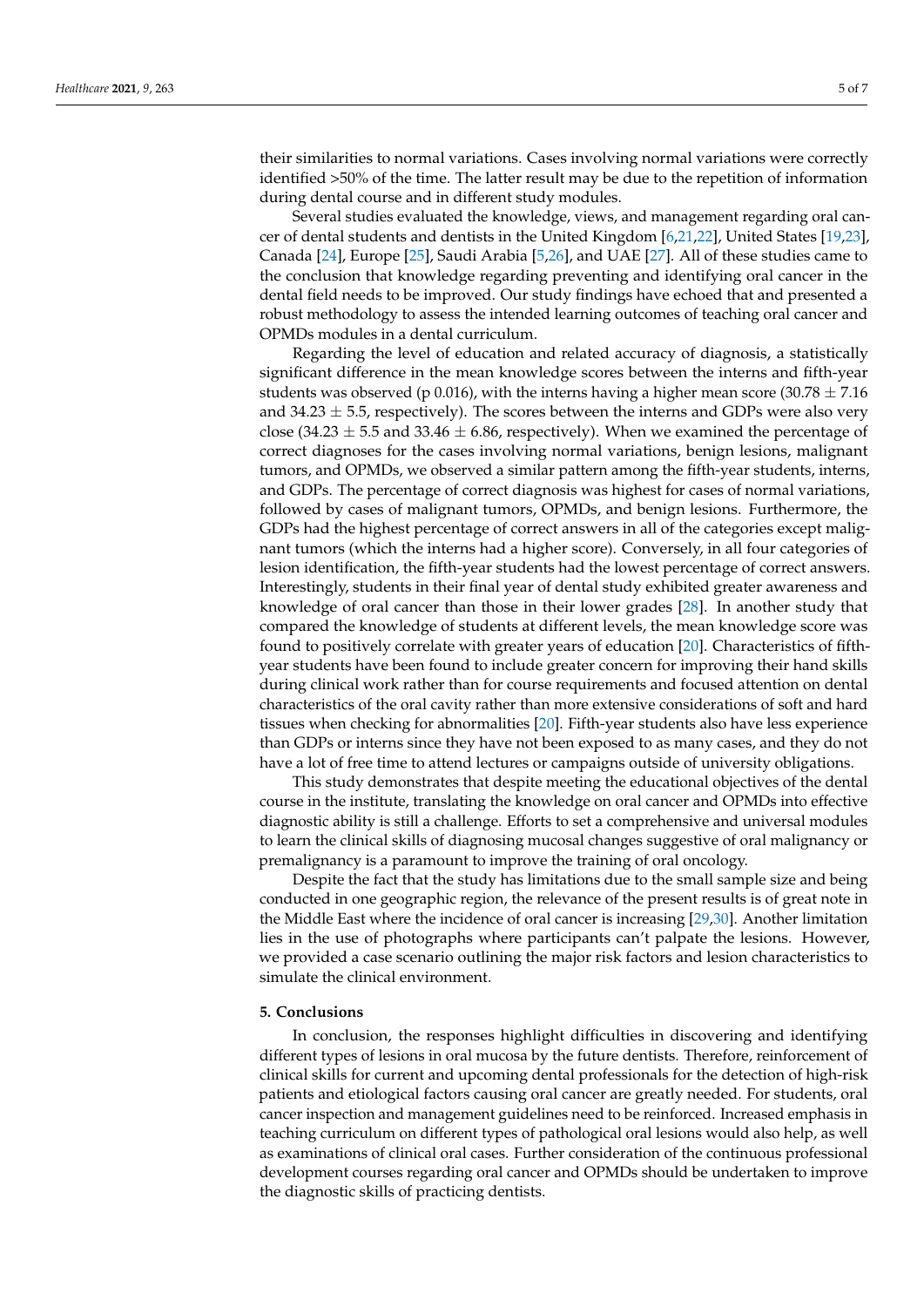**Author Contributions:** Conceptualization, O.K. and K.G.; methodology, O.K., A.F. and K.G.; validation, O.K., A.F. and K.G.; investigation, F.J.F., A.Y.A., N.F.N. and K.G.; data curation, F.J.F., A.Y.A., N.F.N. and K.G.; writing—original draft preparation, F.J.F., A.Y.A., N.F.N. and K.G.; writing—review and editing, all authors; funding acquisition, A.F. All authors have read and agreed to the published version of the manuscript.

**Funding:** The APC was funded by King Saud University, Riyadh/Saudi Arabia through the Researchers Supporting Project (RSP-2020/234).

**Institutional Review Board Statement:** This study was approved by the research the Research Ethics Committee (REC) of Ajman University (Ref: D-F-H-19-03-04).

**Informed Consent Statement:** Informed consent was obtained from all subjects involved in the study.

**Data Availability Statement:** The data that support the findings of this study are available on reasonable request from the corresponding author. The data are not publicly available due to privacy or ethical restrictions.

**Conflicts of Interest:** The authors declare no conflict of interest.

#### **References**

- 1. Chi, A.C.; Day, T.A.; Neville, B.W. Oral cavity and oropharyngeal squamous cell carcinoma—An update. *CA Cancer J. Clin.* **2015**, *65*, 401–421. [CrossRef] [PubMed]
- 2. Bray, F.; Ferlay, J.; Soerjomataram, I.; Siegel, R.L.; Torre, L.A.; Jemal, A. Global cancer statistics 2018: GLOBOCAN estimates of incidence and mortality worldwide for 36 cancers in 185 countries. *CA Cancer J. Clin.* **2018**, *68*, 394–424. [CrossRef]
- 3. Warnakulasuriya, S.; Kujan, O.; Aguirre-Urizar, J.M.; Bagan, J.V.; González-Moles M, Á.; Kerr, A.R.; Lodi, G.; Mello, F.W.; Monteiro, L.; Ogden, G.R.; et al. Oral potentially malignant disorders: A consensus report from an international seminar on nomenclature and classification, convened by the WHO collaborating centre for oral cancer. *Oral Dis.* **2020**. [CrossRef]
- 4. Farah, C.S.; Kujan, O.; Prime, S.; Zain, R.B. Oral Mucosal Malignancies. In *Contemporary Oral Medicine: A Comprehensive Approach to Clinical Practice*, 1st ed.; Farah, C.S., Balasubramaniam, R., McCullough, M.J., Eds.; Springer International Publishing: Cham, Switzerland, 2019; pp. 1249–1436.
- 5. Kujan, O.; Alzoghaibi, I.; Azzeghaiby, S.; Altamimi, M.A.; Tarakji, B.; Hanouneh, S.; Idress, M.; Alenzi, F.Q.; Iqbal, M.; Taifour, S. Knowledge and attitudes of Saudi dental undergraduates on oral cancer. *J. Cancer Educ.* **2014**, *29*, 735–738. [CrossRef]
- 6. Brocklehurst, P.; Pemberton, M.N.; Macey, R.; Cotton, C.; Walsh, T.; Lewis, M. Comparative accuracy of different members of the dental team in detecting malignant and non-malignant oral lesions. *BDJ* **2015**, *218*, 525–529. [CrossRef] [PubMed]
- 7. Walsh, T.; Liu, J.L.; Brocklehurst, P.; Glenny, A.M.; Lingen, M.; Kerr, A.R.; Ogden, G.; Warnakulasuriya, S.; Scully, C. Clinical assessment to screen for the detection of oral cavity cancer and potentially malignant disorders in apparently healthy adults. *Cochrane Database Syst. Rev.* **2013**, *2013*. [CrossRef] [PubMed]
- 8. Baykul, T.; Yilmaz, H.H.; Aydin, U.; Aydin, M.A.; Aksoy, M.; Yildirim, D. Early diagnosis of oral cancer. *J. Int. Med. Res.* **2010**, *38*, 737–749. [CrossRef]
- 9. Garg, P.; Karjodkar, F. "Catch Them before it Becomes Too Late"-Oral Cancer Detection. Report of Two Cases and Review of Diagnostic AIDS in Cancer Detection. *Int. J. Prev. Med.* **2012**, *3*, 737–741.
- 10. Jafari, A.; Najafi, S.; Moradi, F.; Kharazifard, M.; Khami, M. Delay in the Diagnosis and Treatment of Oral Cancer. *J. Dent.* **2013**, *14*, 146–150.
- 11. McCann, M.F.; Macpherson, L.M.; Binnie, V.I.; Stephen, K.W. A survey of Scottish primary care dental practitioners' oral cancer-related practices and training requirements. *Community Dental. Health* **2000**, *17*, 24–30.
- 12. Markopoulos, A.K. Current Aspects on Oral Squamous Cell Carcinoma. *Open Dent. J.* **2012**, *6*, 126–130. [CrossRef]
- 13. Hashim, R.; Abo-Fanas, A.; Al-Tak, A.; Al-Kadri, A.; Ebaid, Y.A. Early Detection of Oral Cancer- Dentists' Knowledge and Practices in the United Arab Emirates. *Asian Pac. J. Cancer Prev.* **2018**, *19*, 2351–2355. [PubMed]
- 14. Joshi, P.; Nair, S.; Chaturvedi, P.; Nair, D.; Agarwal, J.P.; D'Cruz, A.K. Delay in seeking specialized care for oral cancers: Experience from a tertiary cancer center. *Indian J. Cancer* **2014**, *51*, 95–97. [PubMed]
- 15. Speight, P.M.; Epstein, J.; Kujan, O.; Lingen, M.W.; Nagao, T.; Ranganathan, K.; Vargas, P. Screening for oral cancer-a perspective from the Global Oral Cancer Forum. *Oral Surg. Oral Med. Oral Path. Oral Radiol.* **2017**, *123*, 680–687. [CrossRef] [PubMed]
- 16. Kujan, O.; Sloan, P. Dilemmas of oral cancer screening: An update. *Asian Pac. J. Cancer Prev.* **2013**, *14*, 3369–3373. [CrossRef]
- 17. Fotedar, S.; Bhardwaj, V.; Manchanda, K.; Fotedar, V.; Sarkar, A.D.; Sood, N. Knowledge, attitude and practices about oral cancers among dental students in H.P Government Dental College, Shimla-Himachal Pradesh. *S. Asian J. Cancer* **2015**, *4*, 65–67. [CrossRef]
- 18. Kujan, O.; Abuderman, A.; Azzegahiby, S.; Alenzi, F.Q.; Idrees, M. Assessing oral cancer knowledge among Saudi medical undergraduates. *J. Cancer Educ.* **2013**, *28*, 717–721. [CrossRef]
- 19. Patton, L.L.; Elter, J.R.; Southerland, J.H.; Strauss, R.P. Knowledge of oral cancer risk factors and diagnostic concepts among North Carolina dentists. Implications for diagnosis and referral. *JADA* **2005**, *136*, 602–610. [PubMed]